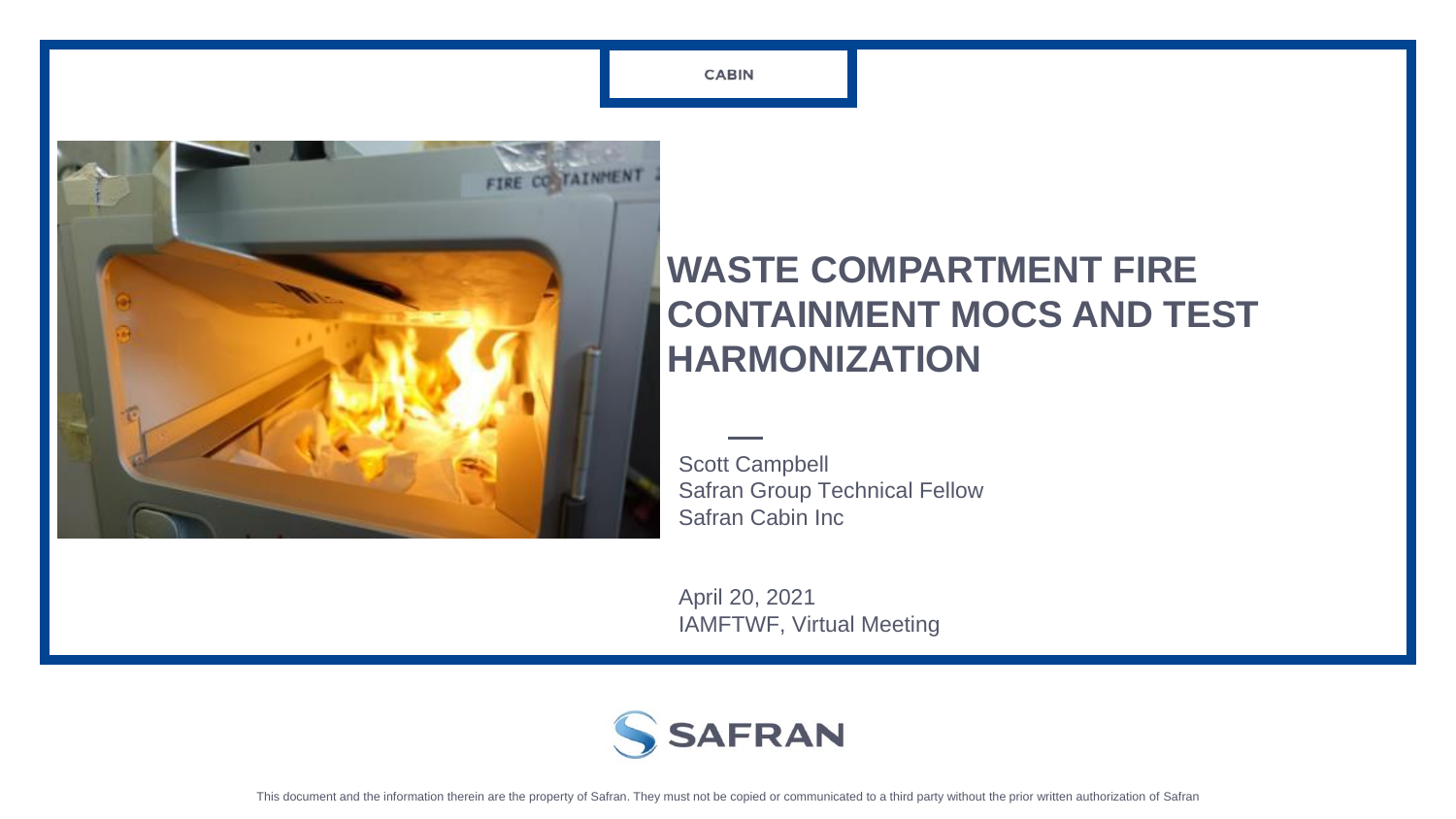## **Waste Compartment Fire Containment**

14 CFR 25.853(h)

All Waste Compartments, Meal Trolleys & Waste Trolleys must be substantiated by Test or Analysis.

Industry/Regulators lack harmonized published methods of compliance (MOCs) to substantiate by analysis.



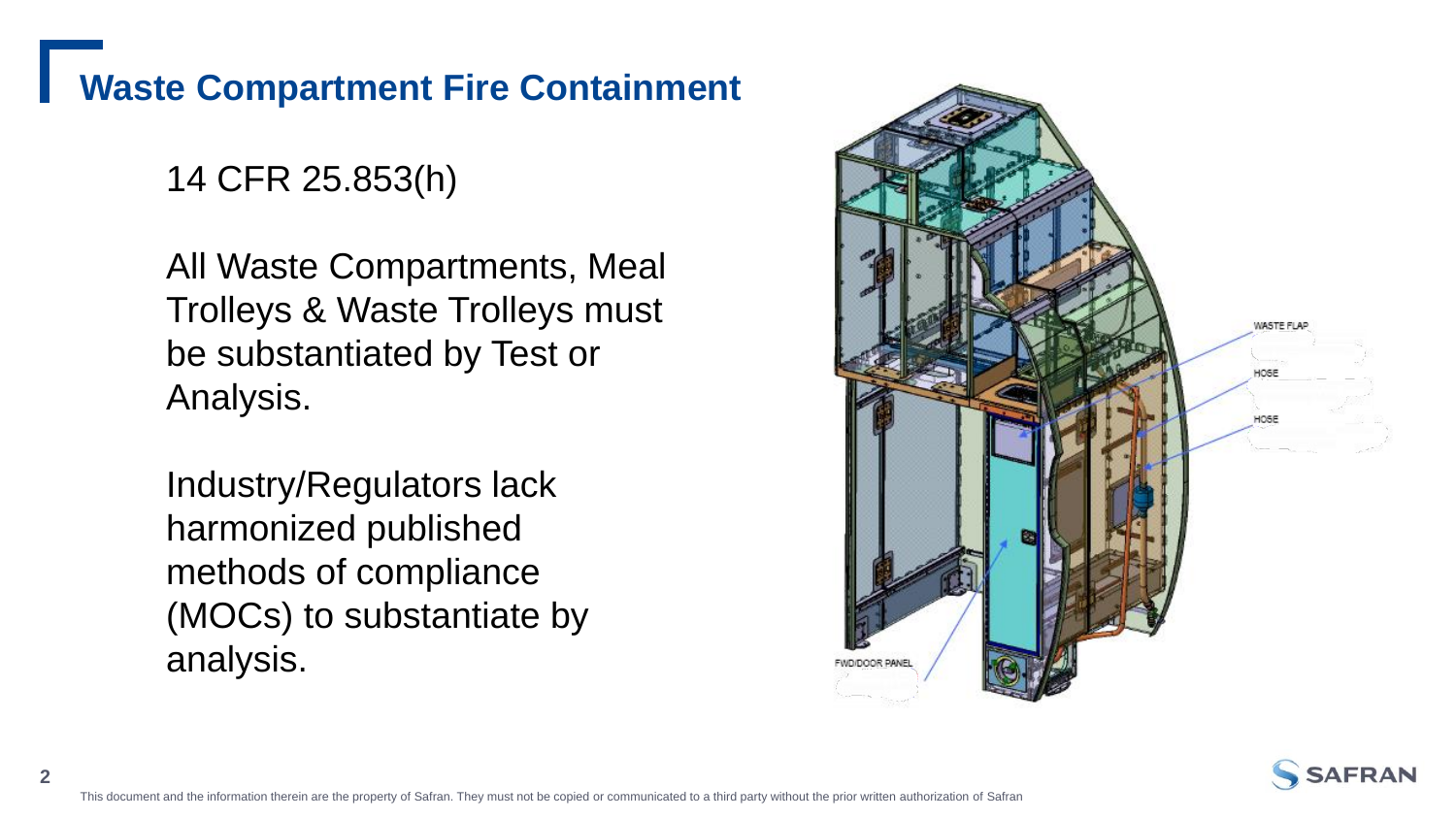#### **Waste Compartment Fire Containment**

Where are we now?

The task group team reported out in March a proposal to update Chapter 10 of the Fire Test Handbook for fire containment testing (see March ppt)

We also began to focus and reviewed our 26 proposed substantiation MOCs for a future Policy Statement or AC.

### **Then the Pandemic…**



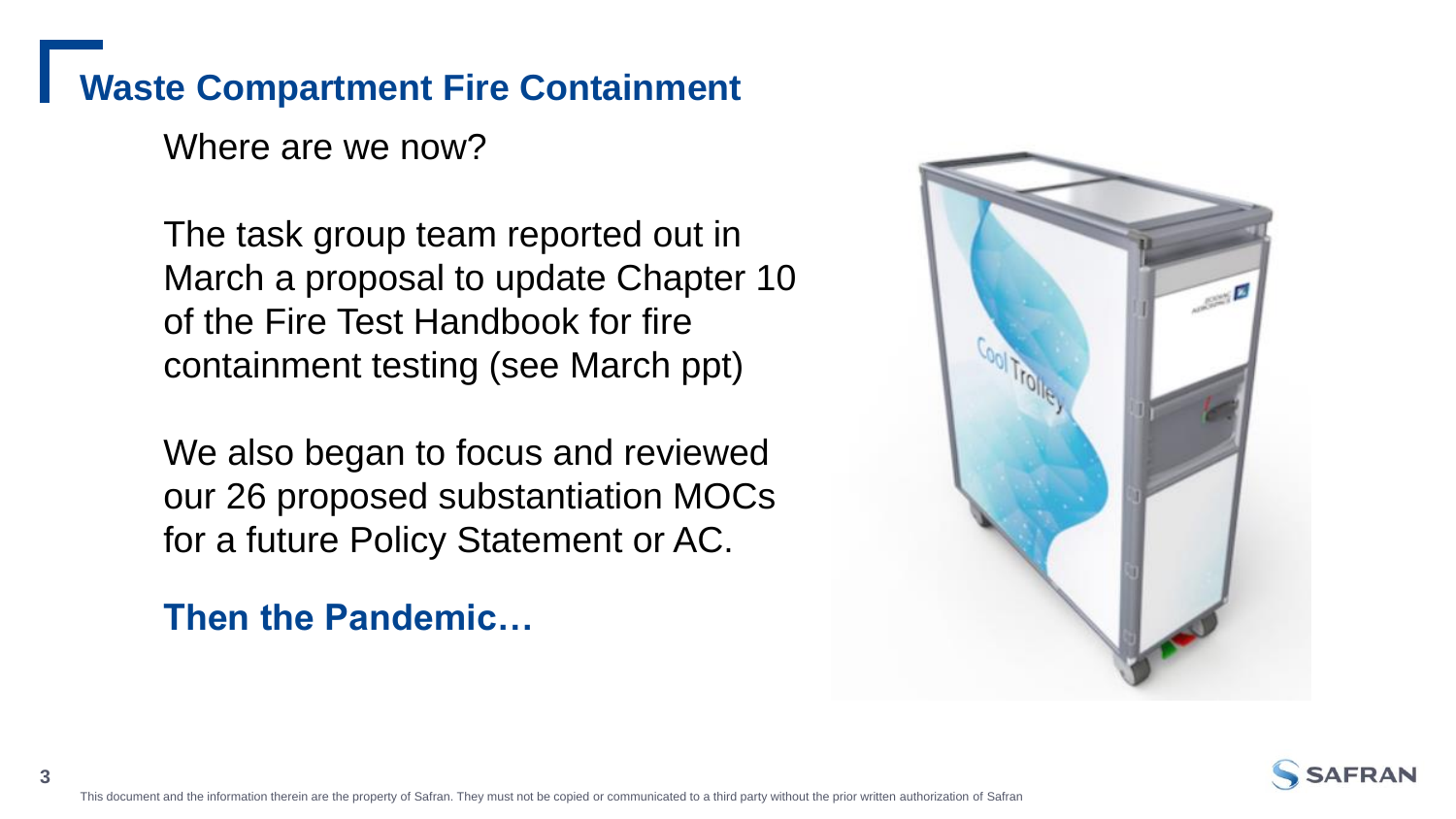### **Waste Compartment Fire Containment**

1/ Redline proposal on Chp 10 will be complete by middle of May 2021. (Task Group meeting will be scheduled for May  $11^{th}$ )

2/ Fleshing out similarity substantiation MOCs stalled.

3/ And now…..more interest in

TOUCHLESS WASTE FLAPS



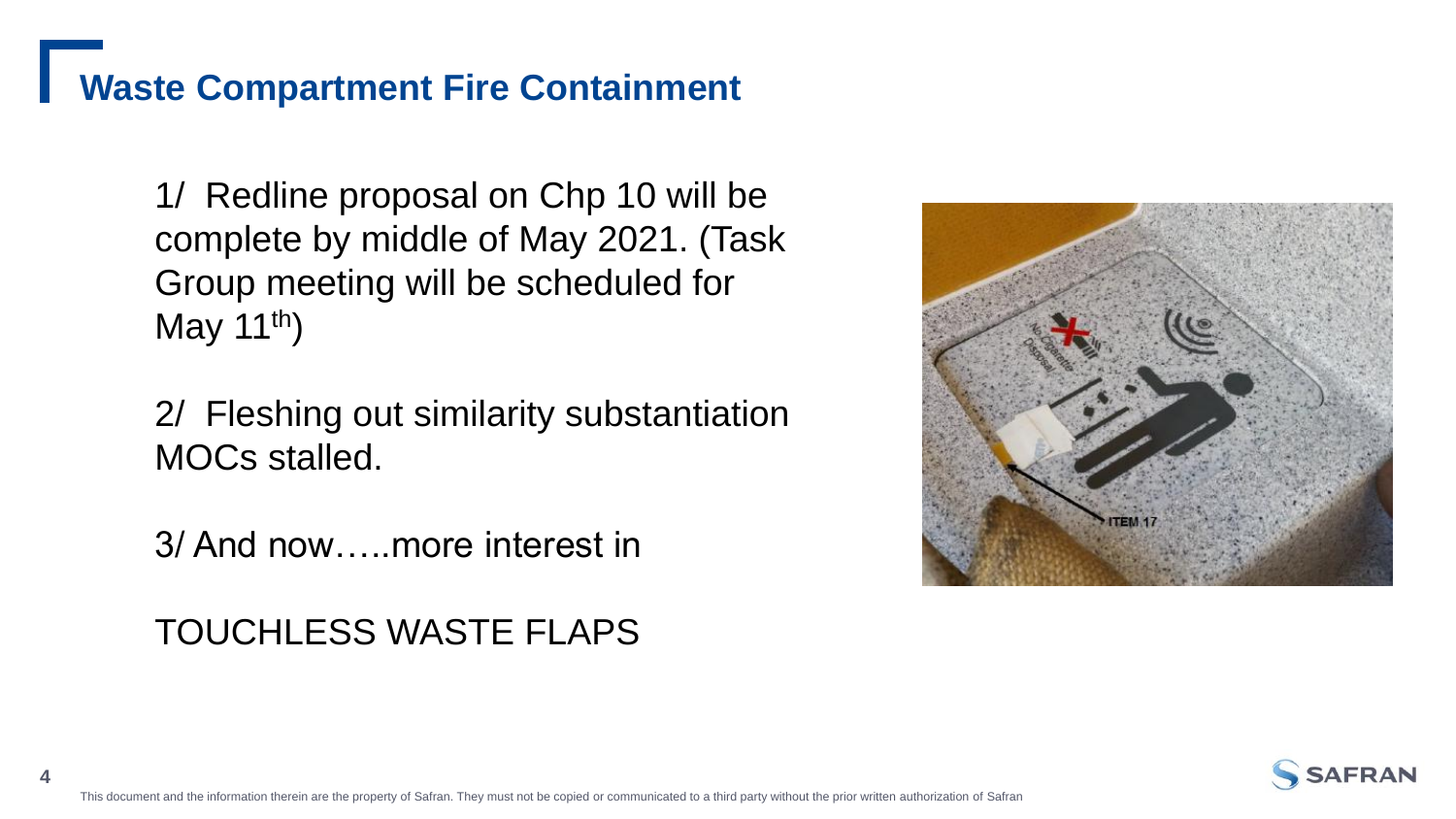# **Touchless Waste Flaps Discussion**

Currently most lavatory cabins do not have touchless waste flaps.

Most germophobes (or health conscious folks like me) simply open the waste flap with the waste paper towel used to dry our hands, but how to certify an electronic touchless waste flap? Below are a number on risk considerations that Safran has developed with Airbus & EASA:

1/ Powered uncommanded opening during a fire event- Will the flap open during a fire event? Or sometime thereafter? Will heat or fire affect flap performance?

2/ What features of the electronic waste flap will ensure the flap does not open during a fire event?

3/ Unpowered condition is "closed" should power be lost.

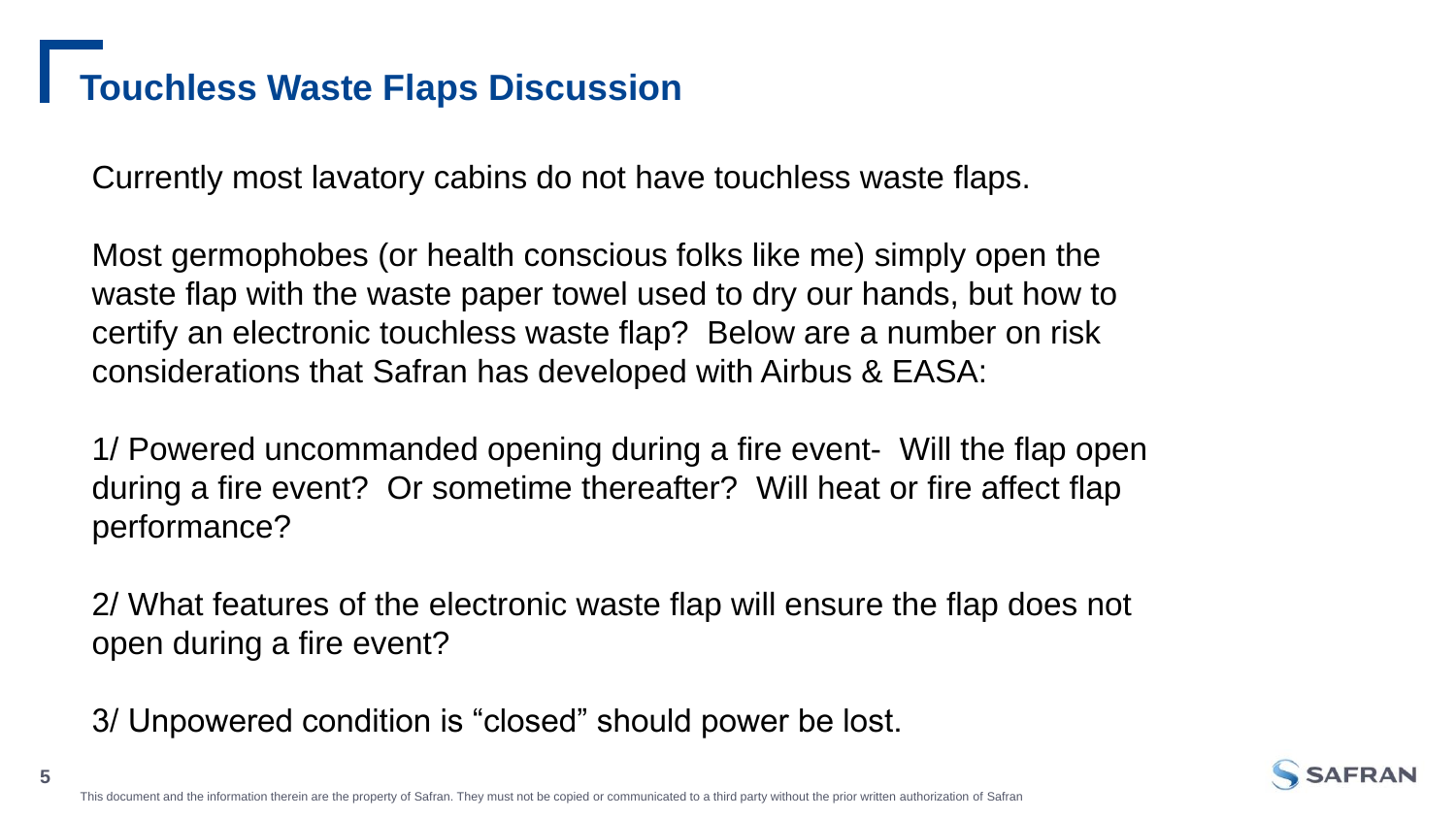## **Touchless Waste Flaps Discussion**

Below are a number of test considerations that Safran has developed with Airbus & EASA:

1/ Test with flap powered- demonstrate flap is functional before test. Flap shims should not be conductive- or may cause the flap to open…

- 2/ Video the test showing the flap.
- 3/ Uncommanded opening during the test is unacceptable.

4/ Validate the flap stays closed for up to 2 hours after passing the test (after temperature falls below 150 F).

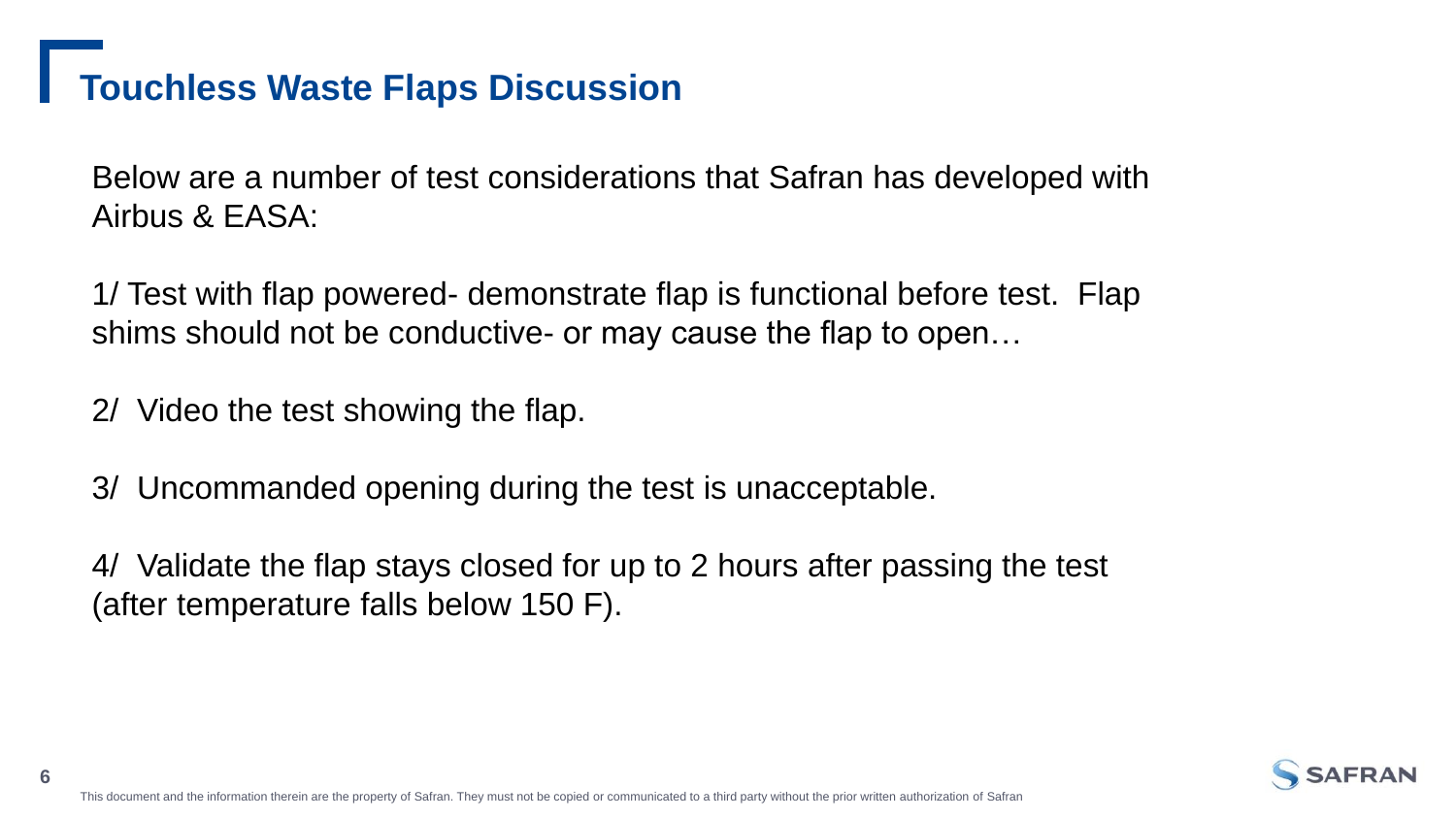# **Waste Compartment Fire Containment- Similarity MOCs**

Next Focus of the Task Group will be to revisit and flesh out Similarity MOCs. Several are already approved per FAA AC25-17A Other proposals have been organized as aspects related to FAA PS-ANM-25.853-01-R2. Others from test experience.

| Fire Containment Methods of Compliance (MOCs & Design Requirements) |                   |                                                                                                                                                                                                                                                                                                                                                                                           |                                                                                                                                                                                                                                                 |                                                                                                                                                                                                                                                         |
|---------------------------------------------------------------------|-------------------|-------------------------------------------------------------------------------------------------------------------------------------------------------------------------------------------------------------------------------------------------------------------------------------------------------------------------------------------------------------------------------------------|-------------------------------------------------------------------------------------------------------------------------------------------------------------------------------------------------------------------------------------------------|---------------------------------------------------------------------------------------------------------------------------------------------------------------------------------------------------------------------------------------------------------|
|                                                                     |                   |                                                                                                                                                                                                                                                                                                                                                                                           |                                                                                                                                                                                                                                                 |                                                                                                                                                                                                                                                         |
|                                                                     |                   |                                                                                                                                                                                                                                                                                                                                                                                           |                                                                                                                                                                                                                                                 |                                                                                                                                                                                                                                                         |
| <b>ITEM#</b>                                                        | <b>MOC Type</b>   | <b>MOC</b> Description                                                                                                                                                                                                                                                                                                                                                                    | <b>Actions</b>                                                                                                                                                                                                                                  | <b>Comments</b>                                                                                                                                                                                                                                         |
|                                                                     |                   |                                                                                                                                                                                                                                                                                                                                                                                           |                                                                                                                                                                                                                                                 |                                                                                                                                                                                                                                                         |
|                                                                     | Approved          | Greater compartment volume substantiates lesser volume. [FAA AC25-17A]                                                                                                                                                                                                                                                                                                                    |                                                                                                                                                                                                                                                 |                                                                                                                                                                                                                                                         |
|                                                                     | Approved          | Greater air gap substantiates lesser air gap. [FAA AC25-17A]                                                                                                                                                                                                                                                                                                                              |                                                                                                                                                                                                                                                 |                                                                                                                                                                                                                                                         |
|                                                                     | Approved          | Designs with a metal waste can: Testing without the waste can substantiates with<br>waste can installed. [FAA AC25-17A, Appendix 8, par. 4.1a.]. An agreed upon corollary, if the original design was tested without a container.<br>testing a compartment with a non-metallic waste bin can substantiate a waste<br>compartment with a metal waste bin (with the same or lesser volume). | Installers may add a metallic container to the compartment<br>Additionally, installers may substitute a metallic container,<br>of equal or less volume, in a compartment if the original<br>design was tested using a nonmetallic container- AA | Would also need to verify the fit of a replacement container<br>would ensure trash can not fall between the container and<br>compartment walls. Scott<br>Can we simplify to be a material substitution metal for non-metal<br>container?- Jeff G.       |
|                                                                     | <b>PS Related</b> | Thinner core panels substantiate thicker core panels (same materials) for the same<br>application (sides ceilings, etc).                                                                                                                                                                                                                                                                  | Scott / Tom (Boeing)                                                                                                                                                                                                                            |                                                                                                                                                                                                                                                         |
|                                                                     | <b>PS Related</b> | Less skin plies substantiate more skin plies (same material) for the same application<br>(sides, ceilings, etc)                                                                                                                                                                                                                                                                           | Scott / Tom (Boeing)                                                                                                                                                                                                                            | Door panels are more critical than compartment panels for<br>thickness, skin plies, etc.- Tom (Boeing)                                                                                                                                                  |
| 6                                                                   | <b>PS Related</b> | Nomex and Kevlar core are interchangeable and can substantiate aluminum core.                                                                                                                                                                                                                                                                                                             |                                                                                                                                                                                                                                                 |                                                                                                                                                                                                                                                         |
|                                                                     | <b>PS Related</b> | Thinner aluminum skins substantiates thicker aluminum skins.                                                                                                                                                                                                                                                                                                                              |                                                                                                                                                                                                                                                 |                                                                                                                                                                                                                                                         |
| 8                                                                   | <b>PS Related</b> | Waste door with edge cast can substantiate waste door with aluminum edge trim.                                                                                                                                                                                                                                                                                                            |                                                                                                                                                                                                                                                 | non-metallic substantiates metallic feature.                                                                                                                                                                                                            |
| 9                                                                   | <b>PS Related</b> | How to substantiate a change in panel skin adhesive films? What about structural joint<br>adhesives? (no failures noted through mortise and Tennon joints.)                                                                                                                                                                                                                               |                                                                                                                                                                                                                                                 |                                                                                                                                                                                                                                                         |
| 10                                                                  | <b>PS Related</b> | All material substitutions related to fire containment must also pass a 45-degree test.<br><b>Contract Contract</b><br>the contract of the con-<br>the company of the company of<br><b>Service</b><br>$\sim$<br><b>COL</b>                                                                                                                                                                |                                                                                                                                                                                                                                                 | Concur with the exception that there may be other considerations<br>such as panel stiffness that also need to be taken into account. -<br>Gulfstream<br><b>Carl All An</b><br>and a state of the control of<br>the contract of the contract of the con- |

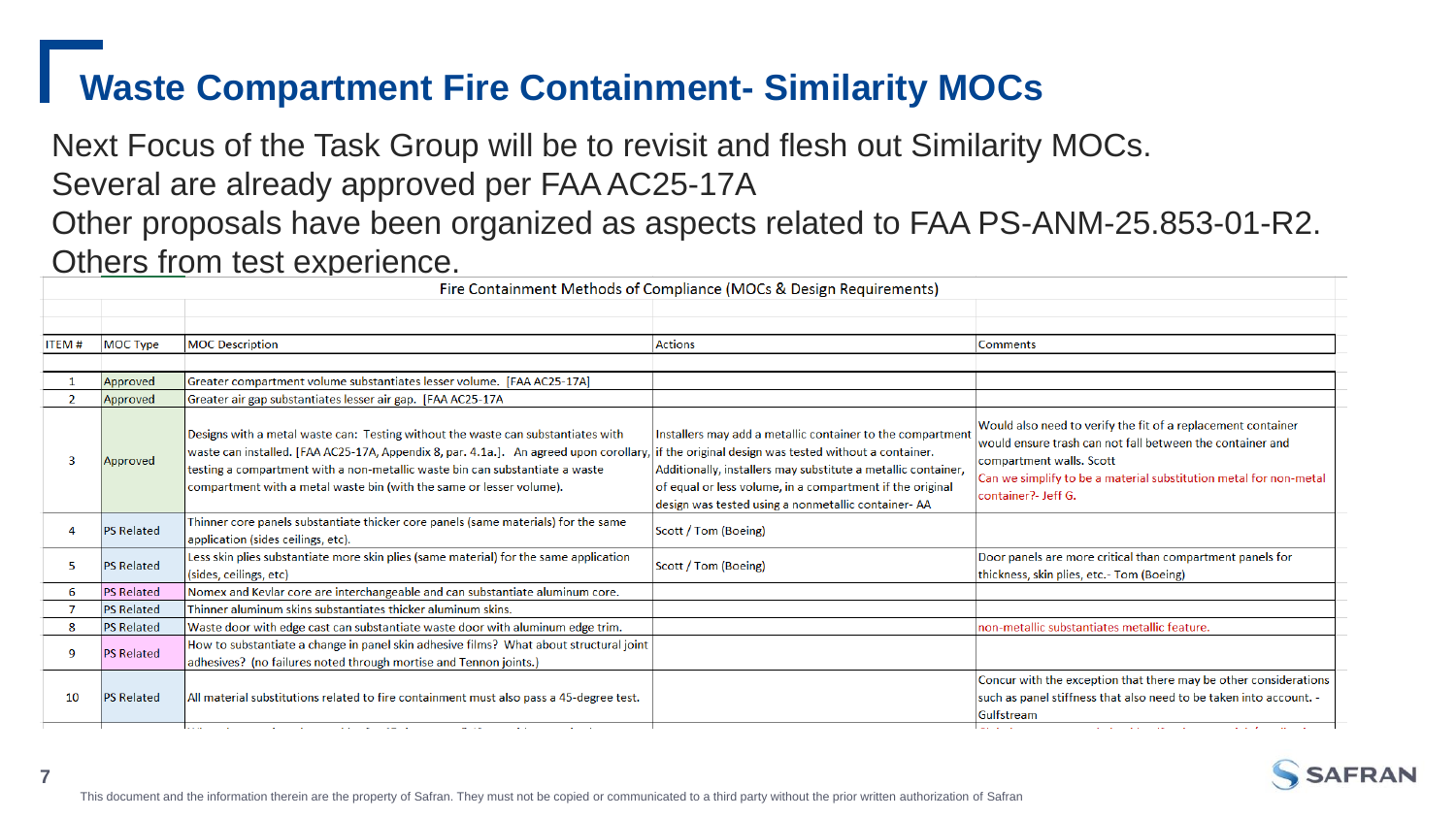### **Purpose of the Waste Compartment Fire Containment Task Group**

Harmonize Test Aspects

Harmonize and publish industry and regulator accepted 25.853(h) Similarity requirements & MOCs for waste compartments and galley trolley carts.

Develop new MOCs as needed.

Task Group WEBEX meeting scheduled for Tuesday May 11<sup>th</sup> 7-9AM PST. Will send invites this week to the task group.



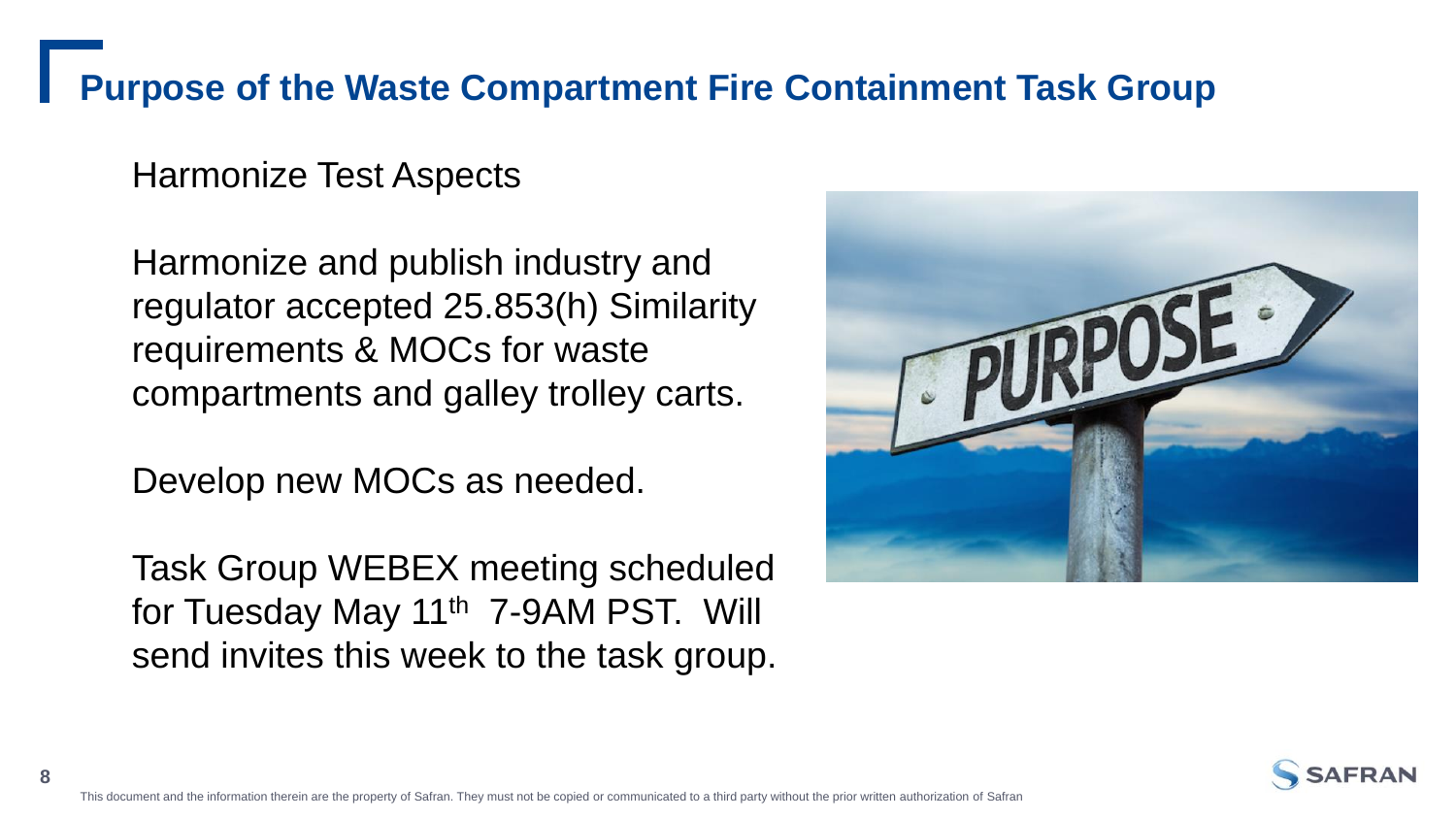

**9**